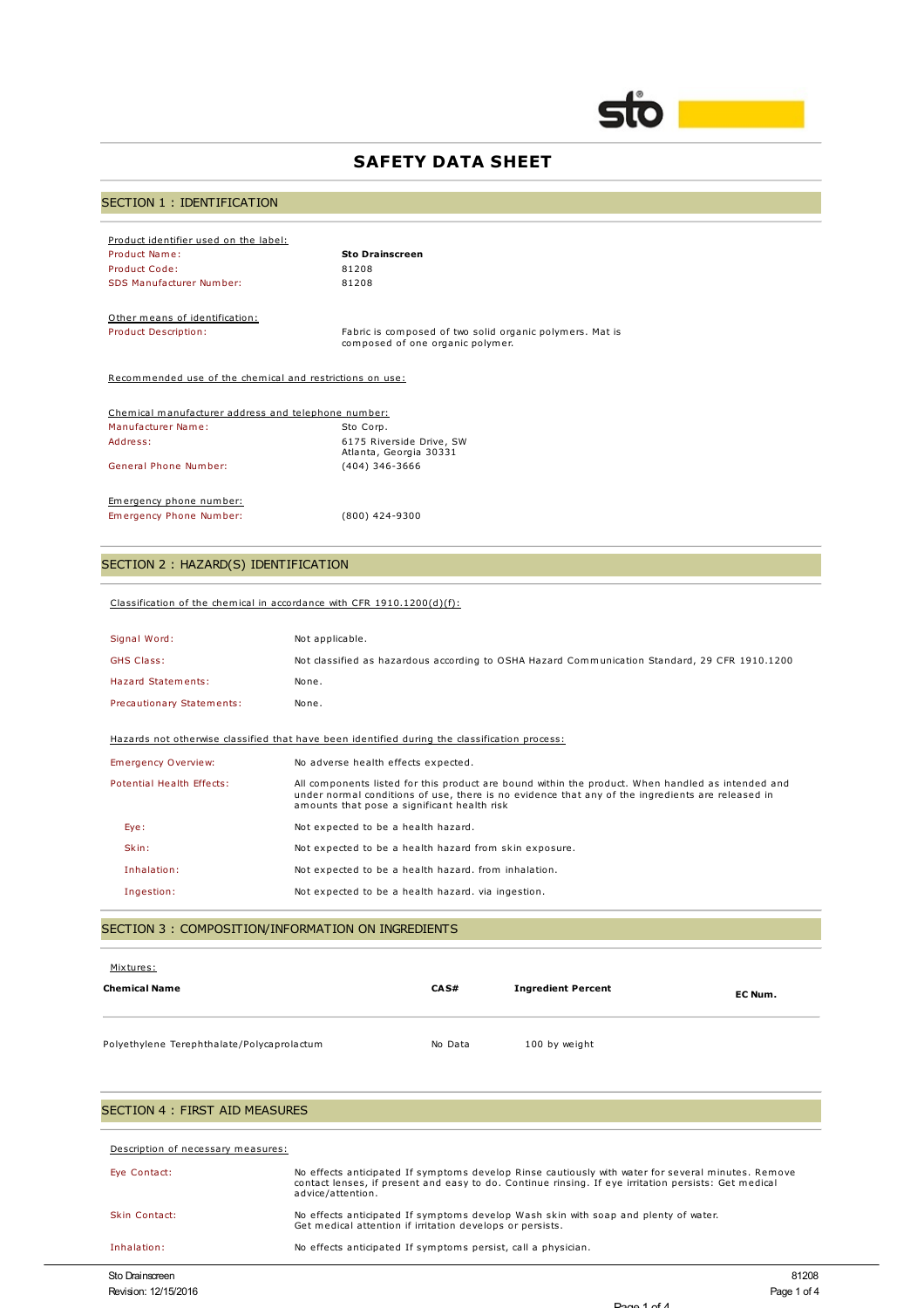# SECTION 5 : FIRE FIGHTING MEASURES

#### Suitable and unsuitable extinguishing media:

| Suitable Extinguishing Media: | Use dry chemical or foam when fighting fires involving this material. Water mist may be used to cool<br>closed containers. |
|-------------------------------|----------------------------------------------------------------------------------------------------------------------------|
|                               |                                                                                                                            |

| Special protective equipment and precautions for fire-fighters: |                                                                                                                                                                                                                                         |
|-----------------------------------------------------------------|-----------------------------------------------------------------------------------------------------------------------------------------------------------------------------------------------------------------------------------------|
| Protective Equipment:                                           | As in any fire, wear Self-Contained Breathing Apparatus (SCBA), MSHA/NIOSH (approved or equivalent)<br>and full protective gear.                                                                                                        |
| Fire Fighting Instructions:                                     | Evacuate area of unprotected personnel. Use cold water spray to cool fire exposed containers to<br>minimize risk of rupture. Do not enter confined fire space without full protective gear. If possible,<br>contain fire run-off water. |
| <b>NFPA Ratings:</b>                                            |                                                                                                                                                                                                                                         |
| NFPA Health:                                                    |                                                                                                                                                                                                                                         |
| NFPA Flammability:                                              |                                                                                                                                                                                                                                         |
| NFPA Reactivity:                                                | 0                                                                                                                                                                                                                                       |

# SECTION 6 : ACCIDENTAL RELEASE MEASURES

| Personal precautions, protective equipment and emergency procedures: |                                                                                                                |  |
|----------------------------------------------------------------------|----------------------------------------------------------------------------------------------------------------|--|
| Personal Precautions:                                                | For large spills Evacuate area and keep unnecessary and unprotected personnel from entering the spill<br>area. |  |
| Environmental precautions:                                           |                                                                                                                |  |
| <b>Environmental Precautions:</b>                                    | For large spills Avoid runoff into storm sewers, ditches, and waterways.                                       |  |
| Methods and materials for containment and cleaning up:               |                                                                                                                |  |
| Methods for containment:                                             | Prevent from spreading by covering, diking or other means.                                                     |  |
| Methods for cleanup:                                                 | Pick up and transfer to properly labeled containers. Place into a suitable container for reuse or<br>disposal. |  |

## SECTION 7 : HANDLING and STORAGE

| Precautions for safe handling:                                |                                                                                                                                                    |  |
|---------------------------------------------------------------|----------------------------------------------------------------------------------------------------------------------------------------------------|--|
| Handling:                                                     | Use with adequate ventilation. Avoid inhaling dust.                                                                                                |  |
| Hygiene Practices:                                            | Wash thoroughly after handling. Avoid contact with eyes.                                                                                           |  |
| Special Handling Procedures:                                  | Do not re-use empty containers.                                                                                                                    |  |
| Conditions for safe storage, including any incompatibilities: |                                                                                                                                                    |  |
| Storage:                                                      | Store in a cool, dry, well ventilated area away from sources of heat and incompatible materials. Keep<br>container tightly closed when not in use. |  |
| Specific end $use(s)$ :                                       |                                                                                                                                                    |  |
| Work Practices:                                               | Take measures to prevent the build up of electrostatic charge.                                                                                     |  |

## SECTION 8: EXPOSURE CONTROLS, PERSONAL PROTECTION

| EXPOSURE GUIDELINES:                        |                                                                                                                                                                                                                                                                                                                                                                                                                                                                                                                                                                                                                                                   |
|---------------------------------------------|---------------------------------------------------------------------------------------------------------------------------------------------------------------------------------------------------------------------------------------------------------------------------------------------------------------------------------------------------------------------------------------------------------------------------------------------------------------------------------------------------------------------------------------------------------------------------------------------------------------------------------------------------|
| Polyethylene Terephthalate/Polycaprolactum: |                                                                                                                                                                                                                                                                                                                                                                                                                                                                                                                                                                                                                                                   |
| Guideline ACGIH:                            | Not established.                                                                                                                                                                                                                                                                                                                                                                                                                                                                                                                                                                                                                                  |
| Guideline OSHA:                             | Not established.                                                                                                                                                                                                                                                                                                                                                                                                                                                                                                                                                                                                                                  |
| Appropriate engineering controls:           |                                                                                                                                                                                                                                                                                                                                                                                                                                                                                                                                                                                                                                                   |
| <b>Engineering Controls:</b>                | No special protective equipment required under normal conditions of use. Use appropriate engineering<br>control such as process enclosures, local exhaust ventilation, or other engineering controls to control<br>airborne levels below recommended exposure limits. Good general ventilation should be sufficient to<br>control airborne levels. Where such systems are not effective wear suitable personal protective<br>equipment, which performs satisfactorily and meets OSHA or other recognized standards. Consult with<br>local procedures for selection, training, inspection and maintenance of the personal protective<br>equipment. |
| Individual protection measures:             |                                                                                                                                                                                                                                                                                                                                                                                                                                                                                                                                                                                                                                                   |
| Eye/Face Protection:                        | No special protective equipment required under normal conditions of use. If splashes are likely to<br>occur, wear: Chemical splash goggles.                                                                                                                                                                                                                                                                                                                                                                                                                                                                                                       |
| Skin Protection Description:                | No special protective equipment required under normal conditions of use.                                                                                                                                                                                                                                                                                                                                                                                                                                                                                                                                                                          |
| <b>Respiratory Protection:</b>              | No special protective equipment required under normal conditions of use. No personal respiratory                                                                                                                                                                                                                                                                                                                                                                                                                                                                                                                                                  |
| Sto Drainscreen                             | 81208                                                                                                                                                                                                                                                                                                                                                                                                                                                                                                                                                                                                                                             |
| Revision: 12/15/2016                        | Page 2 of 4                                                                                                                                                                                                                                                                                                                                                                                                                                                                                                                                                                                                                                       |

Page 2 of 4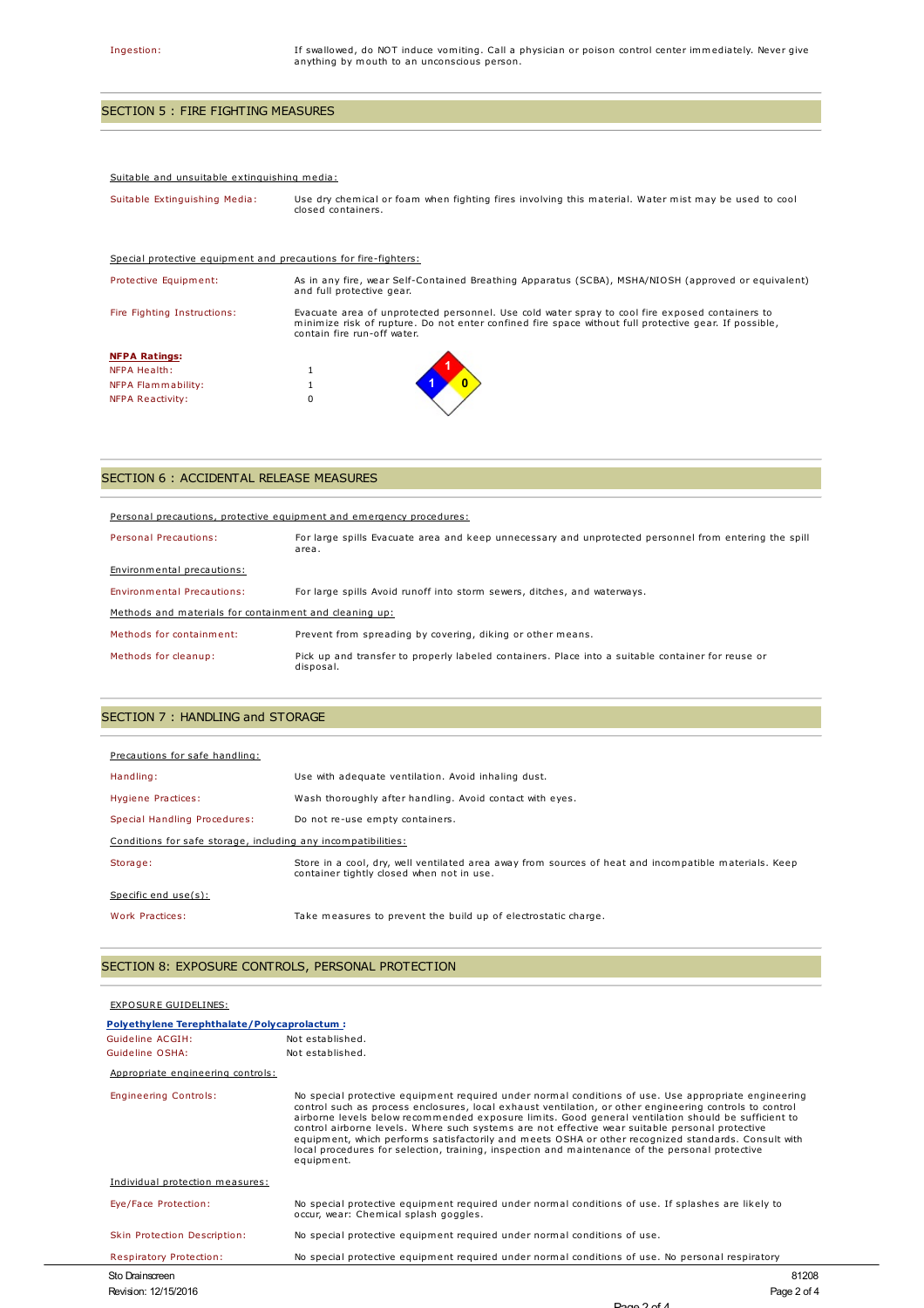

#### SECTION 9 : PHYSICAL and CHEMICAL PROPERTIES

### PHYSICAL AND CHEMICAL PROPERTIES:

| <b>Physical State:</b>           | Solid.                                                                 |
|----------------------------------|------------------------------------------------------------------------|
| Color:                           | Yellow Mat. Light Gray Fabric.                                         |
| Odor:                            | Slight.                                                                |
| <b>Odor Threshold:</b>           | Not applicable.                                                        |
| <b>Boiling Point:</b>            | 258°C Polyethylene Terephthalate/220°C Polycaprolactum                 |
| Melting Point:                   | Not determined.                                                        |
| Specific Gravity:                | 1.38 Polyethylene Terephthalate/1.13 Polycaprolactum                   |
| Solubility:                      | Negligible solubility in water.                                        |
| Vapor Density:                   | Not determined.                                                        |
| Vapor Pressure:                  | Not determined.                                                        |
| Percent Volatile:                | Not determined.                                                        |
| Evaporation Rate:                | Not determined.                                                        |
| pH:                              | Not determined.                                                        |
| Flash Point:                     | Approximately 508°C Polyethylene Terephthalate/350°C Polycaprolactum > |
| Lower Flammable/Explosive Limit: | Not determined.                                                        |
| Upper Flammable/Explosive Limit: | Not determined.                                                        |
| Auto Ignition Temperature:       | Not determined.                                                        |

## SECTION 10 : STABILITY and REACTIVITY

| Chemical Stability:                 |                                                                                  |
|-------------------------------------|----------------------------------------------------------------------------------|
| Chemical Stability:                 | Stable under recommended handling and storage conditions.                        |
| Possibility of hazardous reactions: |                                                                                  |
| Hazardous Polymerization:           | Hazardous polymerization does not occur.                                         |
| Conditions To Avoid:                |                                                                                  |
| Conditions to Avoid:                | Heat, flames, ignition sources, and sparks. Incompatible materials.              |
| Incompatible Materials:             |                                                                                  |
| Incompatible Materials:             | Oxidizers                                                                        |
| Hazardous Decomposition Products:   |                                                                                  |
| Special Decomposition Products:     | Oxides of carbon, oxides of nitrogen and other organic substances may be formed. |

### SECTION 11 : TOXICOLOGICAL INFORMATION

#### TOXICOLOGICAL INFORMATION:

#### **Polyethylene Terephthalate/Polycaprolactum :**

| Eye:           | No relevant toxicological data for classification were found. |
|----------------|---------------------------------------------------------------|
| Skin:          | No relevant toxicological data for classification were found. |
| Inhalation:    | No relevant toxicological data for classification were found. |
| Ingestion:     | No relevant toxicological data for classification were found. |
| Sensitization: | No relevant toxicological data for classification were found. |

## SECTION 12 : ECOLOGICAL INFORMATION

| Ecotoxicity:               |                                                      |
|----------------------------|------------------------------------------------------|
| Ecotoxicity:               | No environmental information found for this product. |
| <b>Environmental Fate:</b> | No environmental information found for this product. |